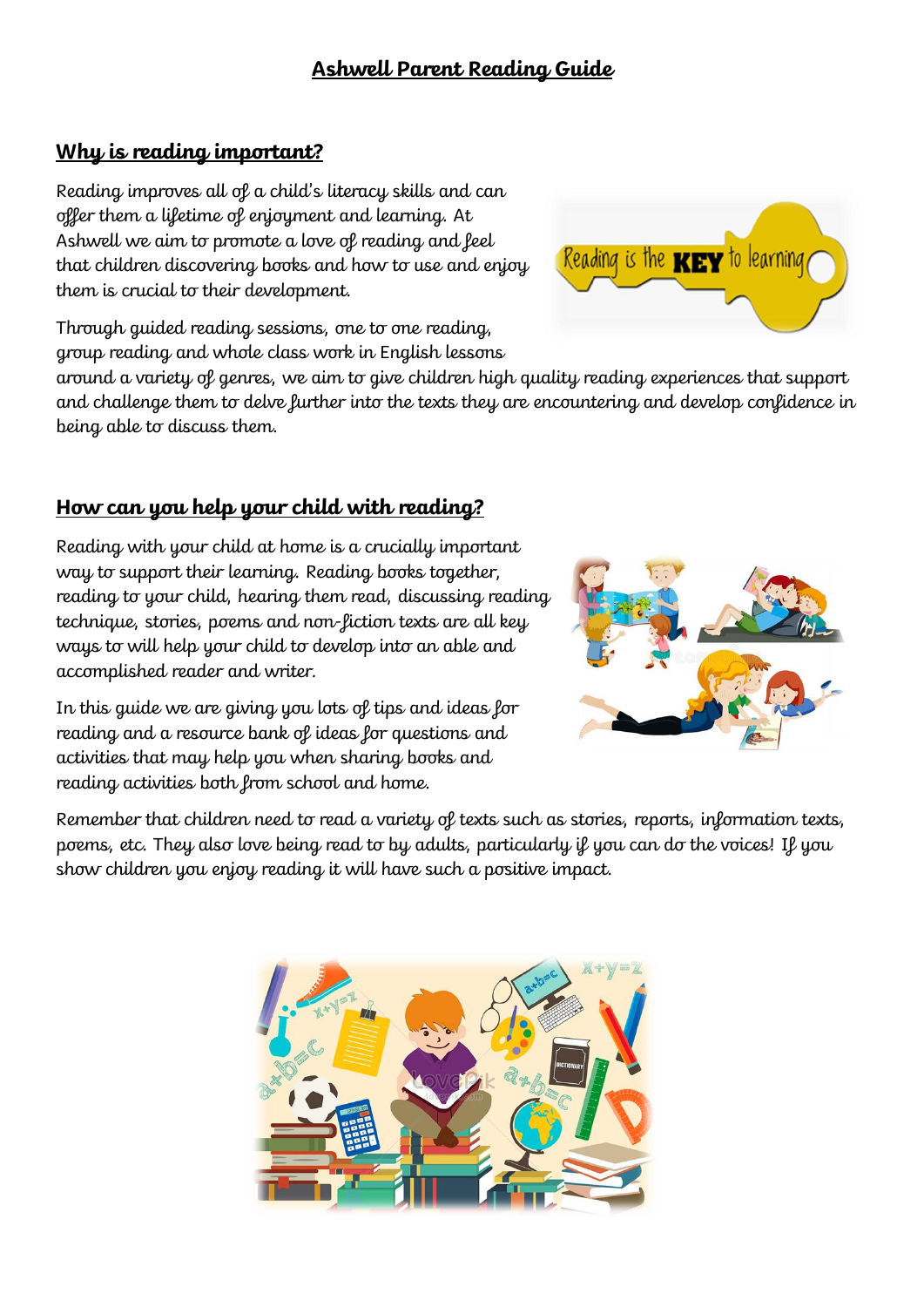# **How does my child learn to read?**

Learning to read does not happen all at once. It involves a series of stages that lead, over time, to independent reading and to fluency.

The best time for children to start learning to read is when they are very young, usually at the preschool level. This is when they are best able to start developing basic reading skills.

# **The stages involved in learning to read are listed below.**

# **1. The pre-reader and the beginning reader:**

- $\triangleright$  likes to look at books and likes to be read to
- $\triangleright$  likes to behave like a reader for example, holds books and pretends to read them
- $\triangleright$  learns about words by looking at picture books and playing with blocks that have letters on them, magnetic letters, and so on
- $\triangleright$  learns about words from songs, rhymes, traffic signs, and logos on packages of food
- $\triangleright$  learns how text works for example, where a story starts and finishes and which way the print proceeds
- $\triangleright$  begins to understand that his or her own thoughts can be put into print
- $\triangleright$  uses pictures and memory to tell and retell a story

# **2. The emerging reader:**

- $\triangleright$  is ready to receive instructions about reading learns that text is a common way to tell a story or to convey information
- $\triangleright$  begins to match written words to spoken words and to perceive relationships between sounds and letters
- $\triangleright$  begins to experiment with reading, and is willing to try to say words out loud when reading simple texts
- $\triangleright$  finds the pictures helpful in understanding the text, and learns that the words convey a message consistent with the pictures

# **3. The early reader:**

- $\triangleright$  develops more confidence and uses a variety of methods, such as relying on visual cues, to identify words in texts
- $\triangleright$  adapts his or her reading to different kinds of texts recognizes many words, knows a lot about reading, and is willing to try new texts

# **4. The fluent reader:**

- $\triangleright$  thinks of reading as a good thing and does it automatically uses a variety of methods to identify words and their meanings can read various kinds of texts and predict events in a story
- $\triangleright$  relates the meaning of books to his or her own experience and knowledge, and understands what is new

**It takes time to pass through each of these stages, and your child will need plenty of attention and support as he or she moves through them. You can play a leading role in helping your child acquire the reading skills he or she needs to succeed!**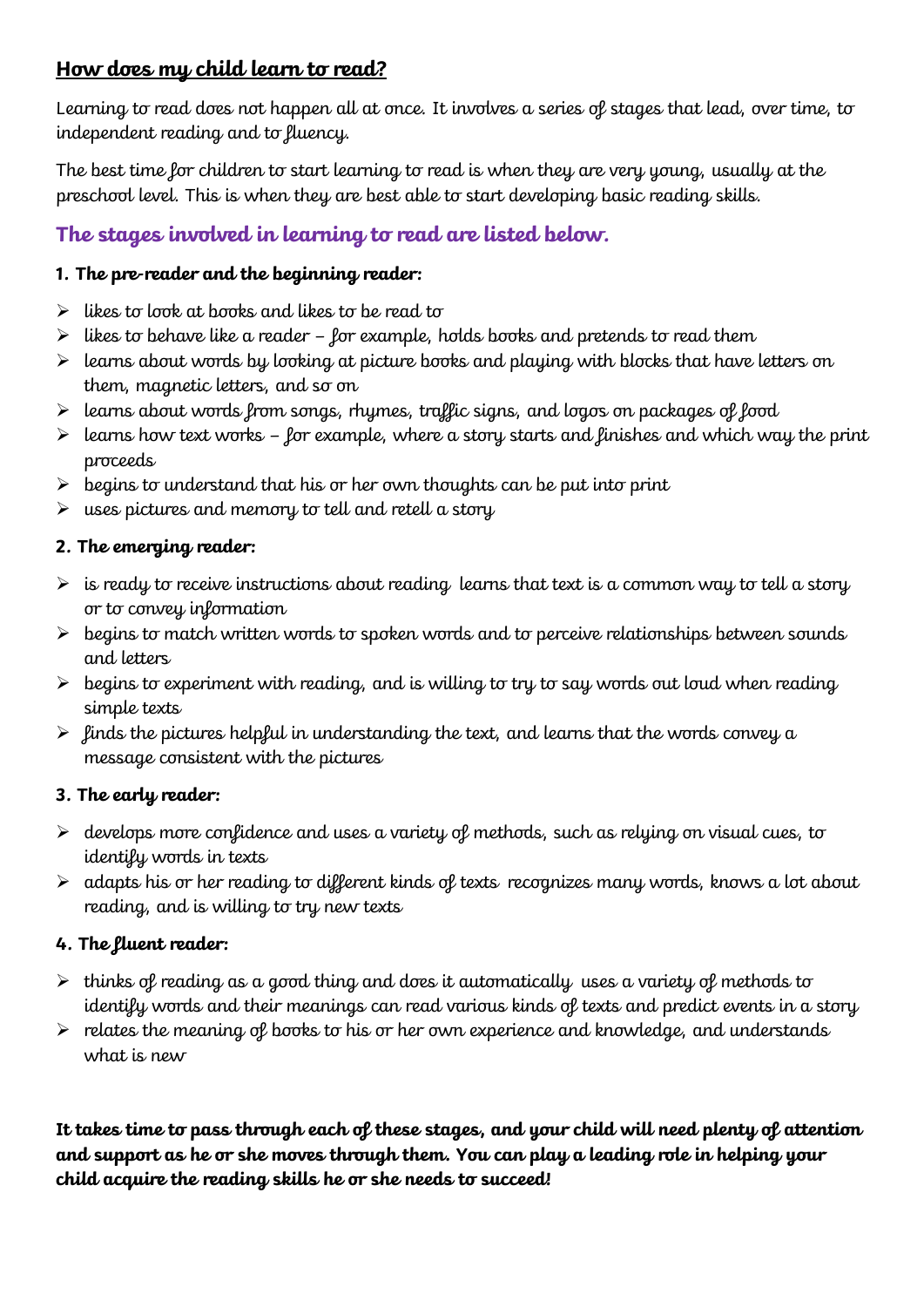# **Tips for reading with your child**

# **Tip 1 – Talk to Your Child**

Oral language is the foundation for reading. Listening and speaking are a child's first introduction to language. Talking and singing teach your child the sounds of language, making it easier for him or her to learn how to read.

Here are some things you can do to help your child build an appreciation for words and language:

- $\triangleright$  Tell family stories about yourself, your child's grandparents, and other relatives.
- $\triangleright$  Talk to your child as much as possible about things you are doing and thinking.
- $\triangleright$  Ask your child lots of questions.
- $\triangleright$  Encourage your child to tell you what he or she thinks or feels.
- $\triangleright$  Ask your child to tell you about his or her day about activities and games played.
- $\triangleright$  Be patient! Give your child time to find the words he or she wants to use.
- $\triangleright$  Sing songs, such as the alphabet song, and recite nursery rhymes, encouraging your child to join in.
- $\triangleright$  Play rhyming and riddle games.

# **Tip 2 – Make Reading Fun**

Reading aloud can be a lot of fun, not just for parents but for all family members. Here are some ways to get the most out of reading to your young child:

- $\triangleright$  Read with drama and excitement! Use different voices for different characters in the story. Use your child's name instead of a character's name. Make puppets and use them to act out a story.
- $\triangleright$  Re-read your child's favourite stories as many times as your child wants to hear them, and choose books and authors that your child enjoys.
- $\triangleright$  Read stories that have repetitive parts and encourage your child to join in.
- $\triangleright$  Point to words as you read them. This will help your child make a connection between the words he or she hears you say and the words on the page.
- $\triangleright$  Read all kinds of material stories, poems, information books, magazine and newspaper articles, and comics.
- $\triangleright$  Encourage relatives and friends to give your child books as gifts.
- $\triangleright$  Take your child to the library and get them excited about choosing their own books.
- $\triangleright$  Use the Internet to hear authors telling chapters of their stories hook your child in!
- $\triangleright$  Subscribe to a magazine for your child. He or she will love receiving mail! (First News, Weekly Junior)
- $\triangleright$  The more you enjoy the reading experience, the more your child will enjoy it.

# **Tip 3 – Read Every Day**

Children love routine, and reading is something that you and your child can look forward to every day. By taking the time to read with your child, you show him or her that reading is important and fun to do. Try some of these ideas:

- $\triangleright$  Try to read with your child as often as possible. It's the best thing you can do to help him or her learn at school! It also allows you to spend time together in an enjoyable way and to build a strong and healthy relationship.
- $\triangleright$  Start reading with your child when he or she is very young.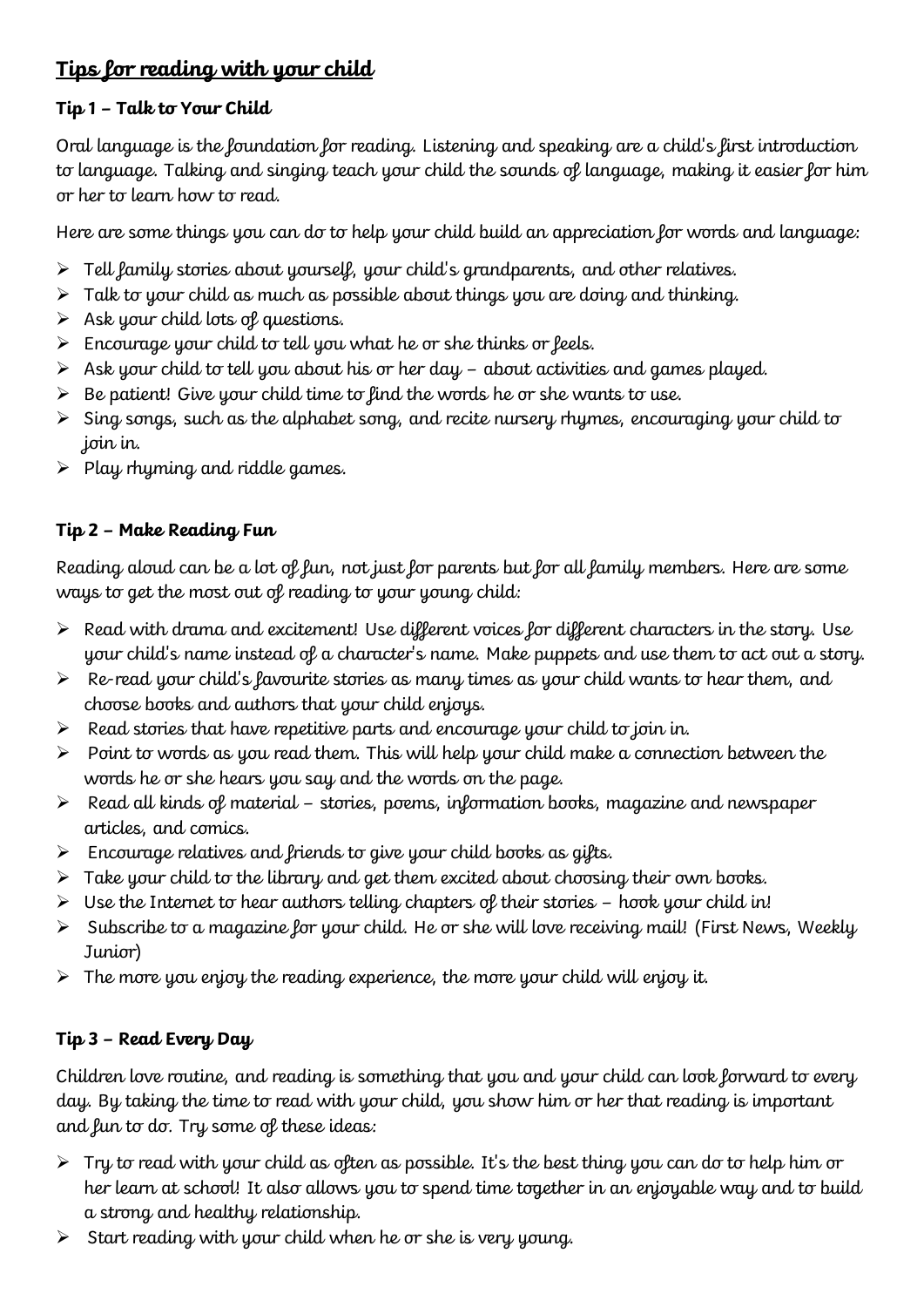- $\triangleright$  Set aside a special time each day when you can give your full attention to reading with your child.
- $\triangleright$  Choose a comfortable spot to read, where you can be close to your child. Make it your "reading place"! Set aside a special shelf in that area for your child's books.
- $\triangleright$  Choose a variety of books.
- $\triangleright$  Vary the length of reading time according to your child's age and interests. For young children, several short sessions (of 10 minutes each) may be better than one long session (of 30 minutes).
- $\triangleright$  Read slowly so that your child can form a mental picture of what is happening in the story.
- $\triangleright$  Praise your child for his or her ideas and participation!
- $\triangleright$  When you and your child are away from home, take along books, magazines, and audio books for your child to read and listen to.
- $\triangleright$  Keep reading to your child even after he or she has learned to read. By reading stories that will interest your child but that are above his or her reading level, you can stretch your child's understanding and keep alive the magic of shared reading.

# **Tip 4 – Set an Example**

As a parent, you are your child's most important role model. If your child sees you reading, especially for pleasure or information, he or she will understand that reading is a worthwhile activity. You can also share many daily reading activities with your child. Here are some ideas:

- $\triangleright$  Read recipes, food labels, schedules, maps, instructions, and brochures.
- $\triangleright$  Read traffic signs and signs in stores and restaurants.
- $\triangleright$  Look up information in cookbooks, manuals, phone books, atlases, and dictionaries.
- $\triangleright$  Read greeting cards, letters, and e-mail messages to and from relatives and friends.

# **Tip 5 – Talk About Books**

Talking about the books you read is just as important as reading them. Discussing a story or a book with your child helps your child understand it and connect it to his or her own experience of life. It also helps enrich your child's vocabulary with new words and phrases.

Here are some ways to help your child acquire skills in comprehension, reasoning, and critical thinking:

- $\triangleright$  Ask your child about the kinds of books he or she would like to read.
- $\triangleright$  Talk to your child about your favourite books from childhood, and offer to read them.
- $\triangleright$  Encourage your child to ask questions and to comment on the story and pictures in a book before, during, and after reading it.
- $\triangleright$  Look at the cover and the title of a book with your child, and ask your child what he or she thinks might happen in the story.
- $\triangleright$  Encourage your child to think critically about the story. Does he or she agree or disagree with the author? Why?
- $\triangleright$  Think out loud about the story as you read, and encourage your child to do the same. For example, ask, "Does this make sense? Why or why not?"
- $\triangleright$  Give your child time to think about the story, and then ask him or her about it again a few days later.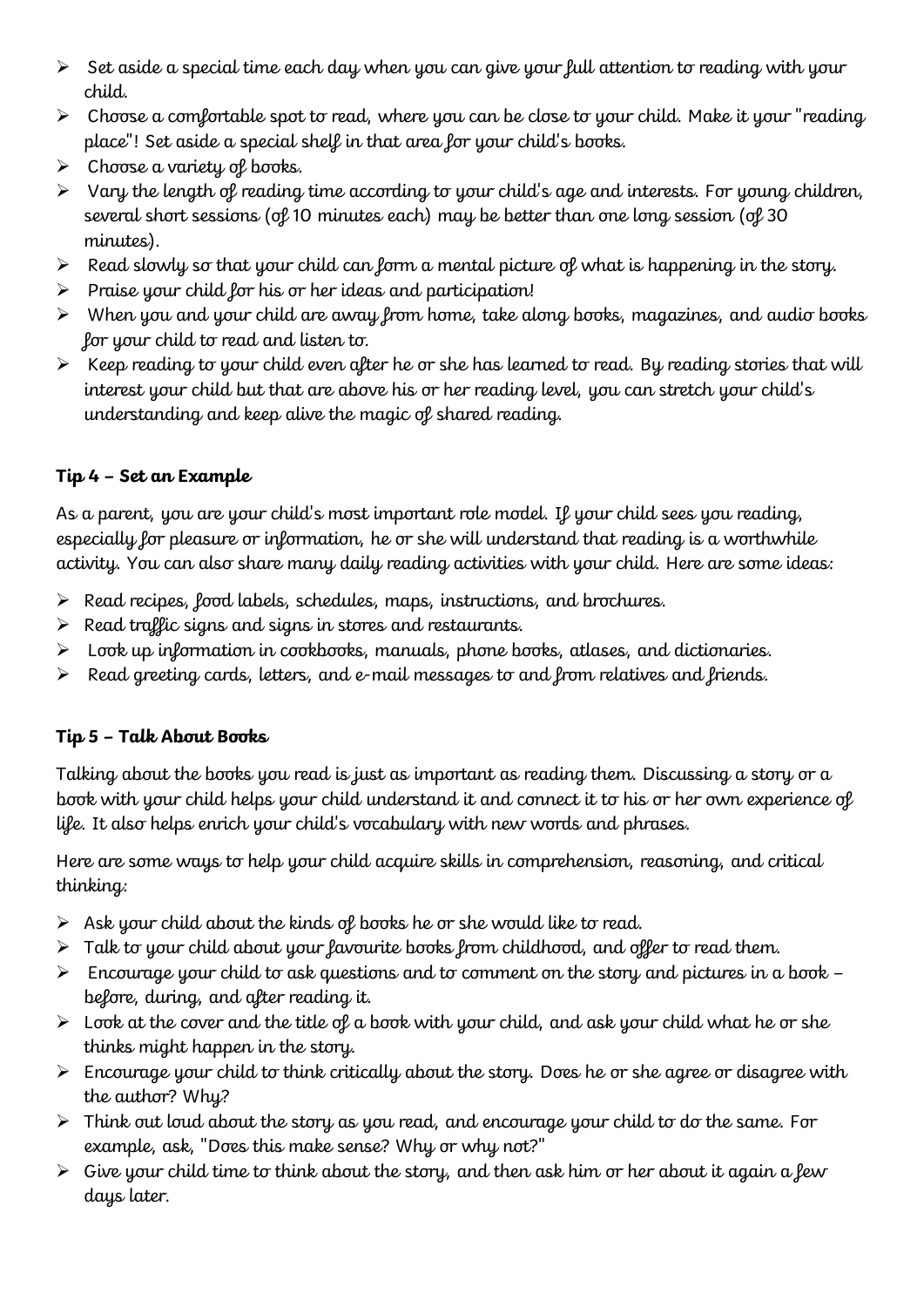## **Tip 6 – Listen to your child read**

- $\triangleright$  As your child learns to read, listen to him or her read aloud. Reading to you gives your child a chance to practise and to improve his or her reading skills.
- $\triangleright$  As you listen to your child, remember that your reactions are important. Above all, listen without interrupting. Be enthusiastic and praise your child as often as you can. If possible, be specific with your praise so that your child knows what he or she is doing well.
- $\triangleright$  Show your child that you are enjoying the story by indicating interest and by asking questions.
- $\triangleright$  Give your child time to figure out tricky words, and show your child how he or she can learn from mistakes.
- $\triangleright$  Try to have your child read aloud to you at times when there will be no interruptions.
- $\triangleright$  Make sure that your child selects books that aren't too difficult. Don't worry if the books your child chooses are a little easier than the ones he or she reads at school.
- $\triangleright$  Encourage your child to "listen" to his or her own reading. Listening will help him or her hear mistakes and try to fix them.
- $\triangleright$  Take turns reading with your child, especially if he or she is just beginning to read, or try reading together.
- $\triangleright$  Talk about a story after your child has read it, to make sure that he or she understands it.
- $\triangleright$  Don't forget to encourage your child to read on his or her own!

## **Tip 7 – Show that you value your child's efforts**

Remember, your child needs to know that you value his or her efforts. Children learn to read over time, with lots of practice and support from parents and teachers.

Here are some ways you can show your child that you have confidence in his or her ability to learn:

- $\triangleright$  Be aware of your child's reading level, but use that information in a positive way. Choose books and activities that are at the right level and that will help your child improve his or her reading skills.
- $\triangleright$  Be patient and flexible in your efforts to help your child.
- $\triangleright$  Show your child that you see him or her as a growing reader, and praise his or her efforts to learn.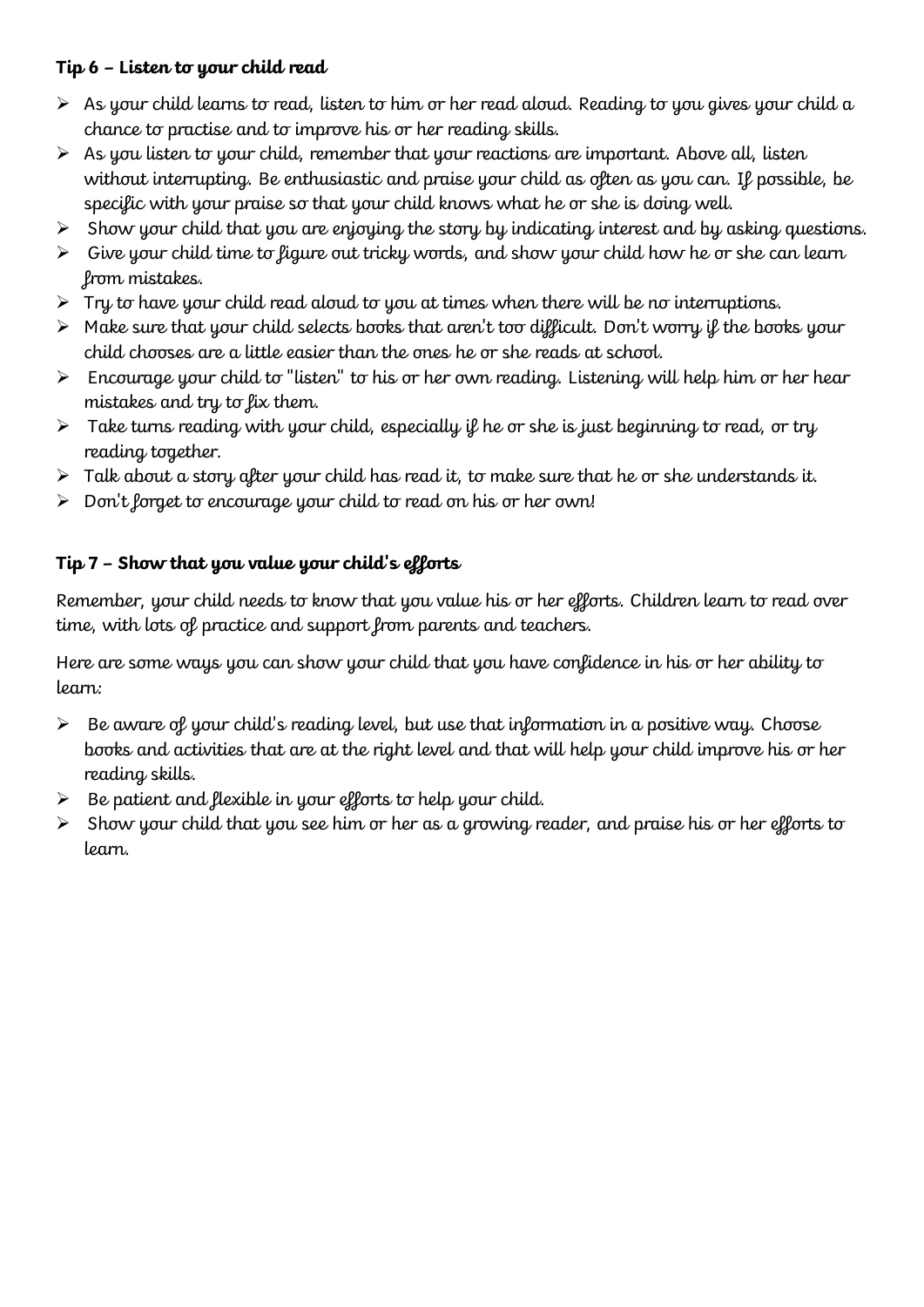# **Comprehension is key**

One of the most important parts of reading is comprehension. If a child decodes fluently, but does not fully understand the story or text, then they struggle to enjoy or appreciate books. It is therefore essential that children have opportunity to discuss what they are reading. One of the more crucial parts of reading is being able to conclude and infer ideas. Open ended questioning such as; 'Why do you think that happened?' or 'What makes you think that?' will help with this. Asking children to tell you why or show you clues in the text/pictures can improve their inference skills dramatically. We enclose a list of potential questions that could be used in a discussion with a child about a book. This is not an exhaustive list but should hopefully give some starting points for discussion that will help children to unpick and fully understand what they are reading.



# **8 Key Comprehension Strategies**

# **Sample questions that you could use for book talk:**

- Why did you choose this book? What attracted you to it?
- Did you know you anything about this book before you started reading it? What do you think about it now you have read some? Is it how you imagined it would be? Why/why not?
- Could you tell me what's happened so far (fiction) or what this book is about ( non-- fiction)?
- What has been the most exciting part? Why?
- What could you do if you can't read a word? What could you do if you can read a word but don't know what it means?
- Have you come across this word before?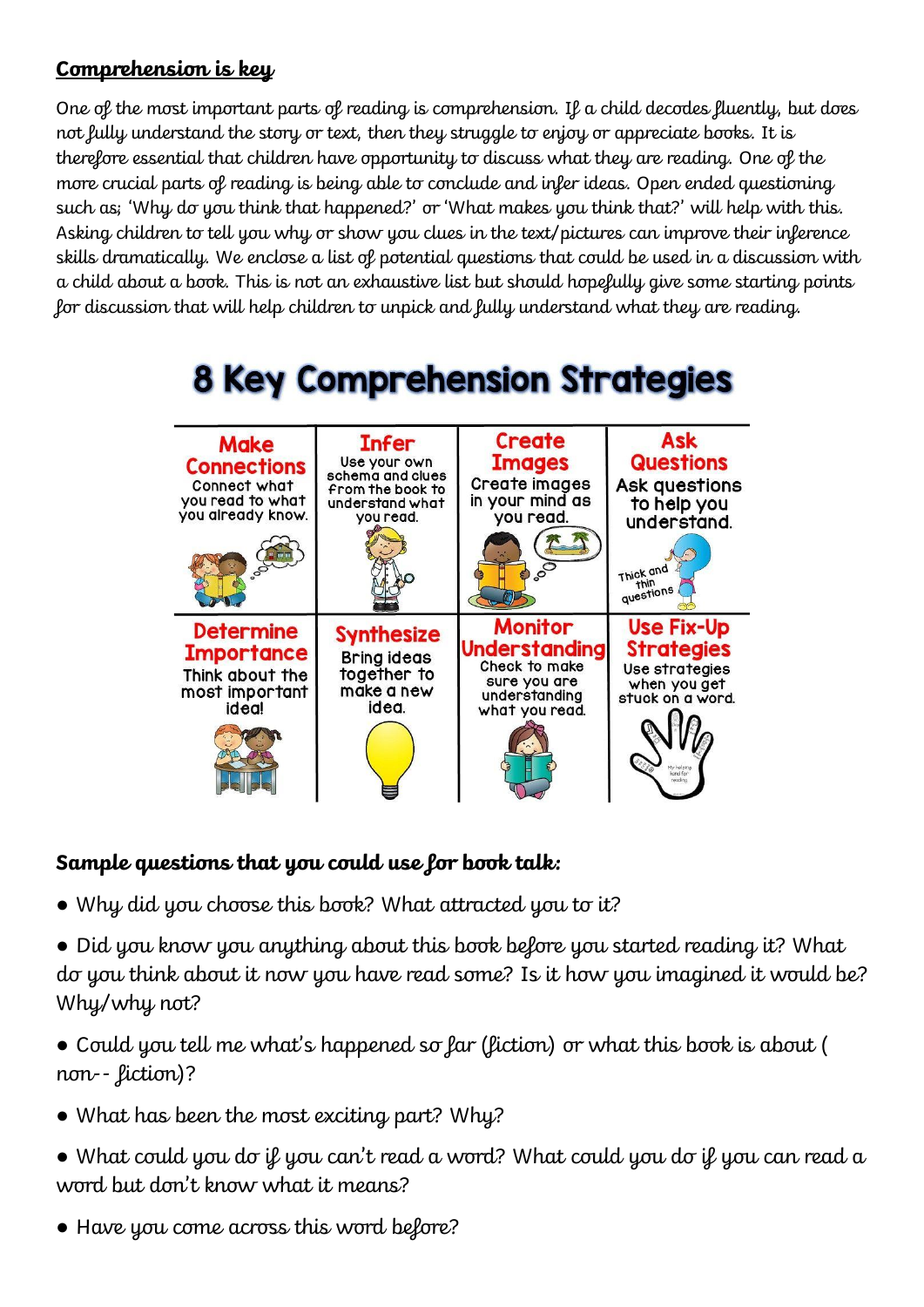● How did you know how to say it? Are there any clues in the word? Does it look like other words you know?

- Can you work out what that word means? How can you use the rest of the sentence, page or pictures to help you?
- What other word could the author have used that means the same sort of thing?
- Can you tell me what has happened in this chapter/on this page?
- Why do you think  $X$  (a character) did that?
- How could we describe that character? What are they like? How do we know that from what they say and do?
- $\bullet$  How you think x (a character) is feeling at the moment? Show me which words/phrases tell us that.
- Why you think Y (an event) happened?
- What do you think will happen next? What makes you think that?
- How you think the author wants us to feel at this moment? How are they trying to do that? What is he/she trying to do here?
- What do you think the purpose of using  $\overline{a}$  (word or phrase) is in this paragraph?
- Why did the author choose that title?
- What is the effect of writing in the past/present tense?
- What do you notice about the way this page is set out? How does that help us to understand better?
- Have you read any other books/poems by this author? Did you like them as much? Why/Why not?
- Have you read any similar books by other authors? Which ones?
- How were the books similar?
- What sorts of books do you enjoy most/least? Why?
- Who is your favourite author? Why do you like his/her books? What would you say to recommend them to other people?
- Do you enjoy reading? What would help you to enjoy it more?
- What kinds of books would you like to read more of? Why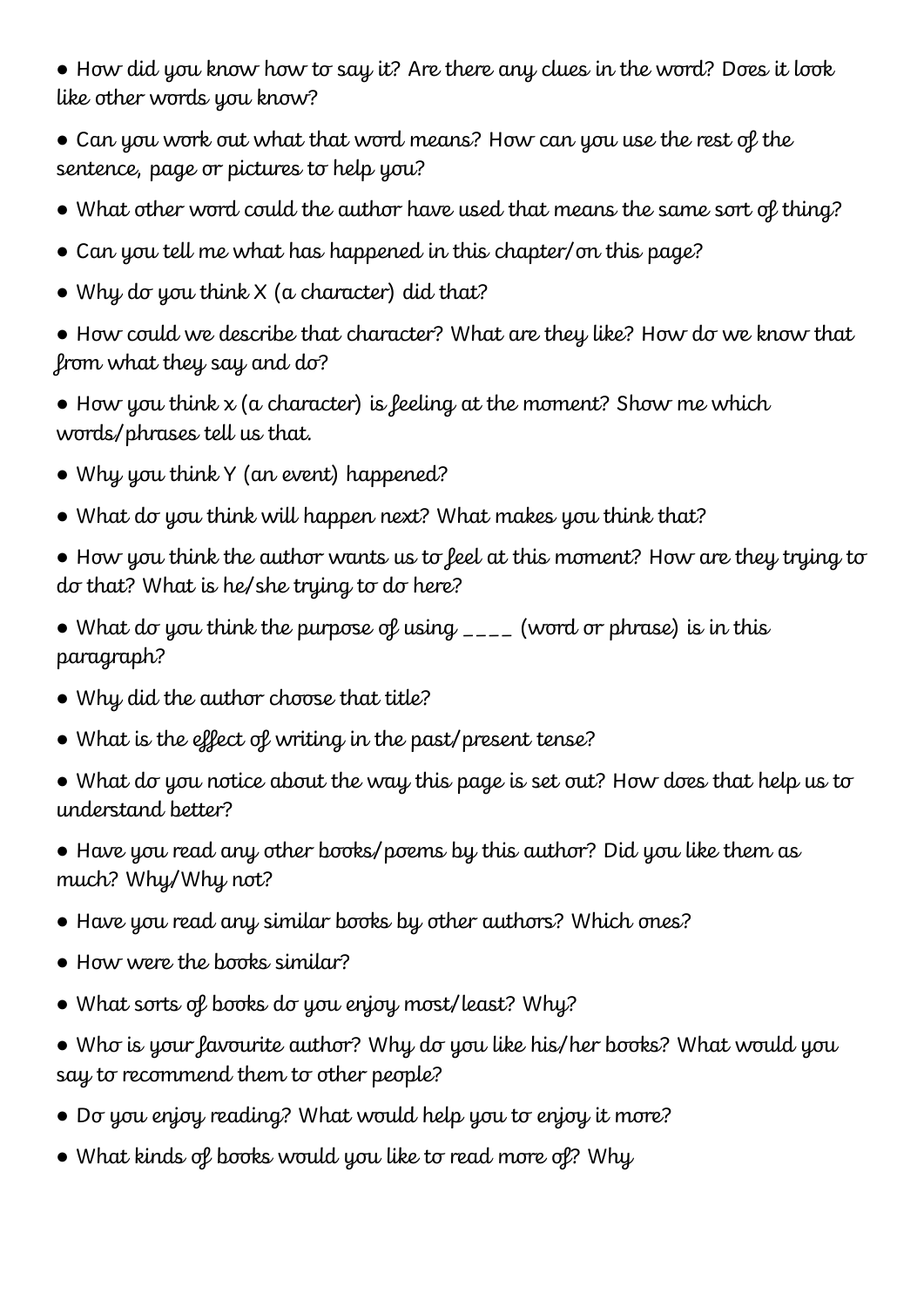# **What do Book Band levels mean?**

Reading books are graded by difficulty by reading levels known as Book Bands. Each Book Band has its own colour. The chart below gives an indication of the range of Book Band levels at which most children will be reading as they progress through primary school.

The chart shows the progress of an 'average' band of children- but no individual child is 'average', so no child makes smooth progress precisely in this way. Children tend to learn in fits and starts – periods of growth followed by periods of consolidation when their progress seems to halt for a while. The periods where you don't see rapid progress may be worrying, especially after a 'growth spurt', but they are important as your child develops confidence in using and applying their newly acquired skills.

If you are ever worried about your child's progress, talk to their teacher.

Reception – age 4-5 years

- Year 1 age 5-6 years
- Year 2 age 6-7 years
- Year 3 age 7-8 years
- Year 4 age 8-9 years
- Year 5 age 9-10 years

Year 6 – age 10-11 years

| <b>Book Band colour</b> | Reception | Year 1 | Year 2 | Year 3 | Year 4 | Year 5 | Year 6 |
|-------------------------|-----------|--------|--------|--------|--------|--------|--------|
| lilac                   |           |        |        |        |        |        |        |
| pink                    |           |        |        |        |        |        |        |
| red                     |           |        |        |        |        |        |        |
| yellow                  |           |        |        |        |        |        |        |
| blue                    |           |        |        |        |        |        |        |
| green                   |           |        |        |        |        |        |        |
| orange                  |           |        |        |        |        |        |        |
| turquoise               |           |        |        |        |        |        |        |
| purple                  |           |        |        |        |        |        |        |
| gold                    |           |        |        |        |        |        |        |
| white                   |           |        |        |        |        |        |        |
| lime                    |           |        |        |        |        |        |        |
| brown                   |           |        |        |        |        |        |        |
| grey                    |           |        |        |        |        |        |        |
| blue (KS2)              |           |        |        |        |        |        |        |
| red (KS2)               |           |        |        |        |        |        |        |

The following pages explain what each book band level means and how you can support your child with the reading level they are on: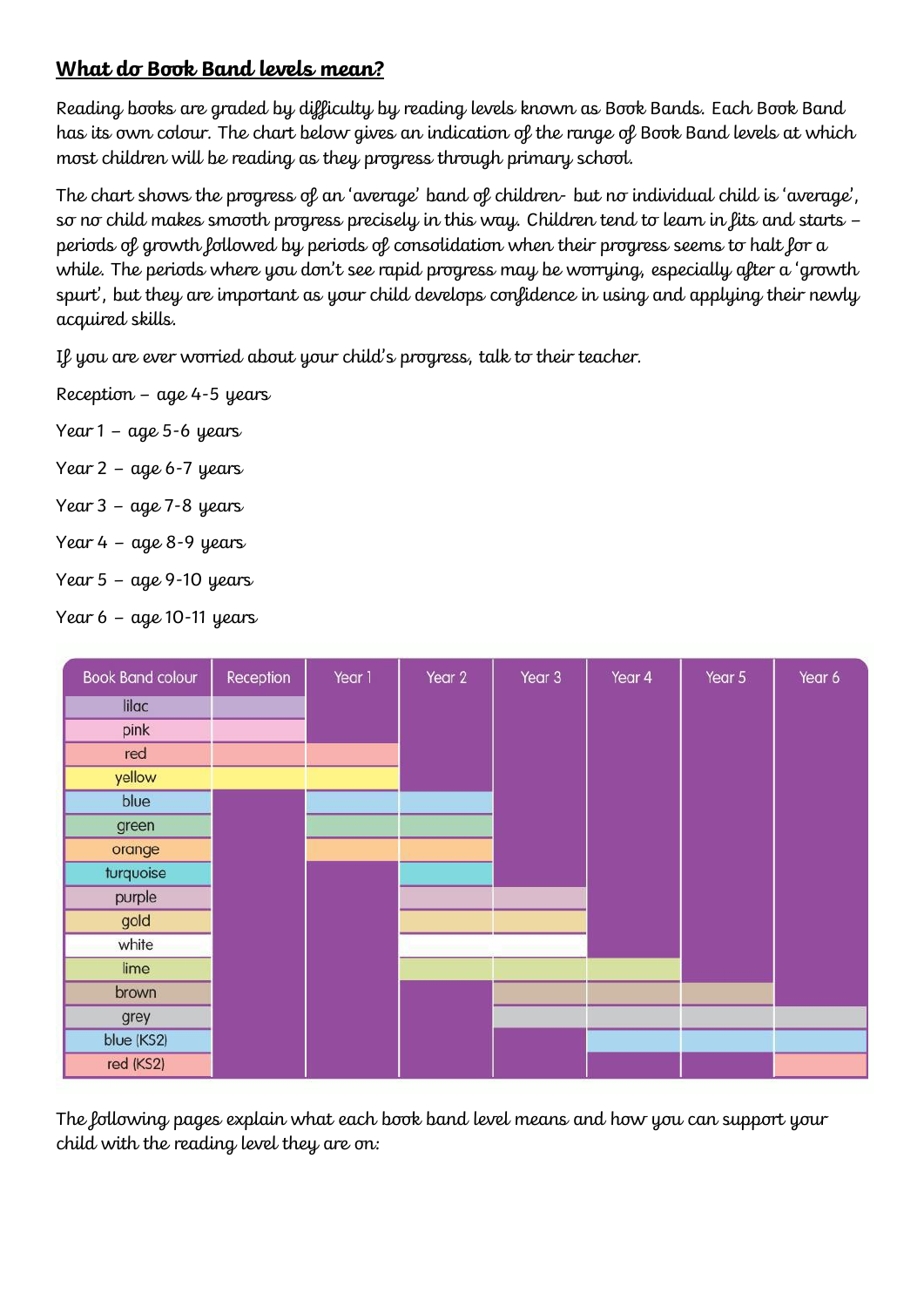## **Lilac level**

Lilac level books are wordless books that tell a story through pictures alone. They help children to develop speaking and listening skills through creating and telling stories.

#### **How to support your child reading Lilac level books:**

Your child is just beginning to discover the excitement of books. Although these books have no words, they are an important introduction to reading. Please encourage your child to:

- $\triangleright$  Look at the pages in order, and talk about what is happening on the left hand page before the right hand page.
- $\triangleright$  Talk about what is happening on each page, rather than just talking about what they see in each picture.
- Tell you who or what the book is about.

## **Pink level**

Pink level is the very first level of reading books which has words. The number of words increases slightly as your child progresses through the reading level.

#### **How to support your child reading Pink level books:**

Your child is beginning to learn to read. As they read, please help them to:

- $\triangleright$  Read the words carefully. Ask your child to sound out and blend only the words they can't read yet, not every word. Eventually almost all words will become part of your child's 'sight memory', and they won't have to sound out at all.
- $\triangleright$  On second and third readings of the book, encourage them to read with more pace and with less focus on sounding out the letters in each word.
- Make a story out of a whole book, rather than focusing just on what is happening on each page.
- Tell you about something that happened in the book, or about something they found out in the book.

#### **Red level**

Red level books have a slightly increased number of words, an increase from eight to twelve pages and slightly more complex story lines. The growing complexity in the story lines is reinforced through the development of inference and prediction using visual literacy.

#### **How to support your child reading Red level books:**

Your child is beginning to learn how to read. As they read, please help them to:

- $\triangleright$  Read the words carefully. Most of the words can be recognised or sounded out. Ask your child to sound out and blend only the words they can't read yet, not every word. Eventually almost all words will become part of your child's 'sight memory', and they won't have to sound out at all.
- $\triangleright$  On second and third readings of the book, encourage them to read with more pace and with less focus on sounding out the letters in each word.
- $\triangleright$  Make a story out of a whole book, rather than focusing just on what is happening on each page.
- $\triangleright$  Tell you about something that happened in the book, or about something they found out in the book.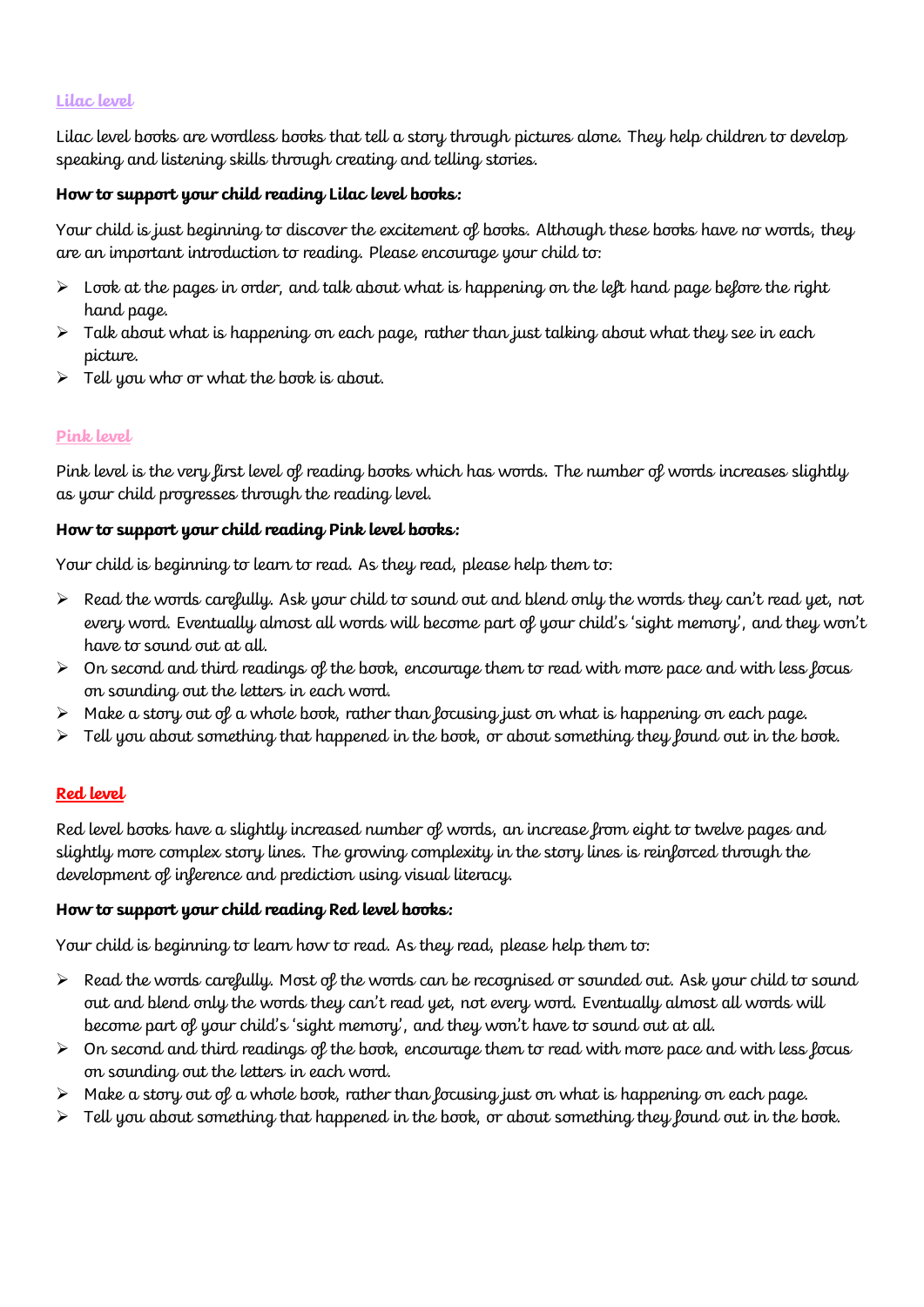## **Yellow level**

Non-fiction titles at this level build on children's interests and encourage discussion around the high-quality photographs. New learning in Yellow level books includes a slightly increased number of words and a move away from familiar experiences. Yellow books require some inferencing skills from the reader, e.g. for humour, and have more variation in sentence structure, including sentences with more than one clause.

#### **How to support your child reading Yellow level books:**

- $\triangleright$  Your child is now beginning to read with more confidence. As they read aloud, you can help them by giving them time to sound out words they don't know. If they still struggle, encourage them to try sounding out the whole word first, rather than guessing from the pictures or from the first letter.
- $\triangleright$  Giving them time to recognise and correct their own mistakes.
- $\triangleright$  Asking them to talk about what's happening in the book, encouraging them to make links to events on previous pages.

## **Blue level**

Blue level books have a slightly increased number of words and some variation in sentence beginnings. They may use ellipses and other punctuation. The story lines are more complex, including more than one event, and the stories are less dependent on picture cues.

#### **How to support your child reading Blue level books:**

Your child is now developing into a more confident reader. Encourage them to select from books at the library or bookshop as well as those from school.

As they read, you can help by encouraging them to:

- $\triangleright$  Sound out quickly and silently inside their heads, if they need to sound out words.
- $\triangleright$  Look at the punctuation marks. You may want to model how to read a page of writing, paying attention to punctuation, such as full-stops and question marks.
- $\triangleright$  Tell you about what the characters in the story are doing and why they are acting in that way.
- $\triangleright$  Show you how they can find particular things that interest them in non-fiction books.

#### **Green level**

The number of words increases slightly in Green level books. Stories have a wider variety of characters and events which develop over a number of pages. Sentences may include lists of things or actions, and adverbs are used frequently to begin sentences. The books begin to use capital letters to support reading with expression. The growing complexity in the story lines is reinforced through the development of inference and prediction using visual literacy.

#### **How to support your child reading Green level books:**

Your child is now developing into a more confident reader. Encourage them to select from books at the library or bookshop as well as those from school.

As they read, you can help by encouraging them to:

- $\triangleright$  Sound out quickly and silently inside their heads, if they need to sound out words.
- $\triangleright$  Look at the punctuation marks. You may want to model how to read a page of writing, paying attention to punctuation, such as full-stops and question marks.
- Tell you about what the characters in the story are doing and why they are acting in that way.
- $\triangleright$  Show you how they can find particular things that interest them in non-fiction books.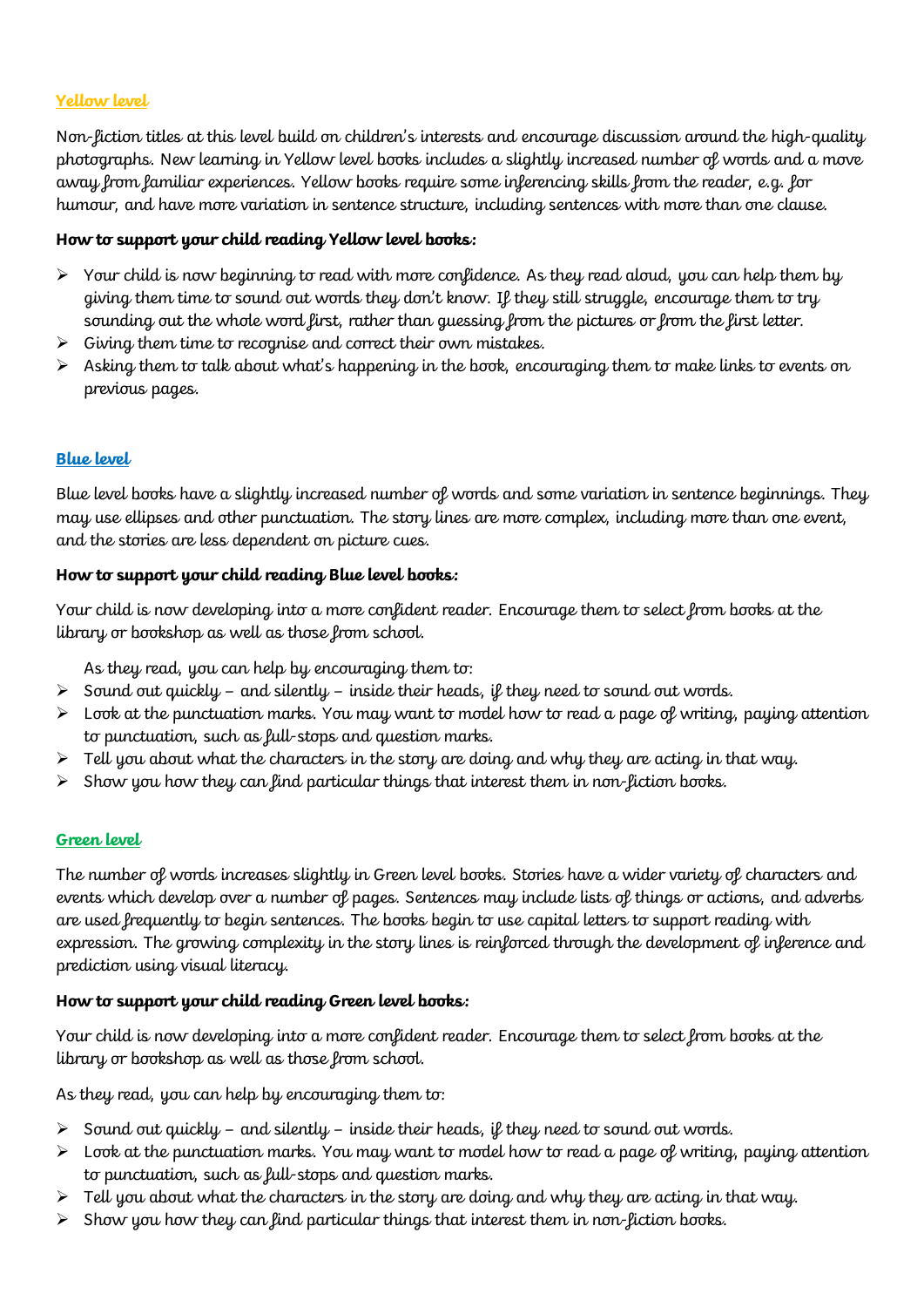## **Orange level**

At Orange level, the page count increases from 16 pages to 24 pages to challenge and encourage reading stamina. There is an increased use of dialogue to encourage reading with expression. Orange Level books introduce some complex sentences (use of 'if', 'so' and 'because') and include italics to show emphasis. Slightly more literary language is used. Children are increasingly encouraged to infer meaning from the text in order to gain full enjoyment from the story.

## **How to support your child reading Orange level books:**

Your child is now beginning to read with more independence. They should be feeling more confident and will rarely need to sound out words. You can help them by:

- $\triangleright$  Listening to them when they read aloud. If they make mistakes, but they keep the sense of the text, don't interrupt.
- $\triangleright$  You can revisit that page at the end of the session to check certain words.
- $\triangleright$  Reminding them of useful strategies if they can't read a word, for example:
- 1. Sounding the word out silently, under their breath
- 2. Dividing a longer word into syllables, or looking at the word without an –ing or an –ed ending
- $\triangleright$  Don't allow them to worry about a word. Tell them what it says and revisit the word once you have completed the book.
- $\triangleright$  Encouraging some use of expression, especially for character speech in fiction books. You may wish to model reading some pages aloud for your child to copy.
- $\triangleright$  Talking about how characters are feeling.

## **Turquoise level**

Turquoise level books include an increasing range of adjectives and more descriptive verbs to replace 'said'. There is an increased proportion of space allocated to print rather than pictures. Turquoise level books include words chosen for appropriateness and impact rather than decodability, with more extended descriptions. Paragraphs begin to develop and more unusual and challenging vocabulary is included.

#### **How to support your child reading Turquoise level books:**

Your child is now beginning to read with more independence and their books are getting longer. You can help them by:

- $\triangleright$  Encouraging them to read some pages silently, inside their heads.
- $\triangleright$  Listening to some pages read aloud, encouraging the use of expression and paying attention to punctuation marks.
- $\triangleright$  Talking about how events in the book relate to each other and helping your child to understand how the story builds up in a longer book.
- $\triangleright$  Asking them to tell you about interesting things they found out and showing you where the information is in the book.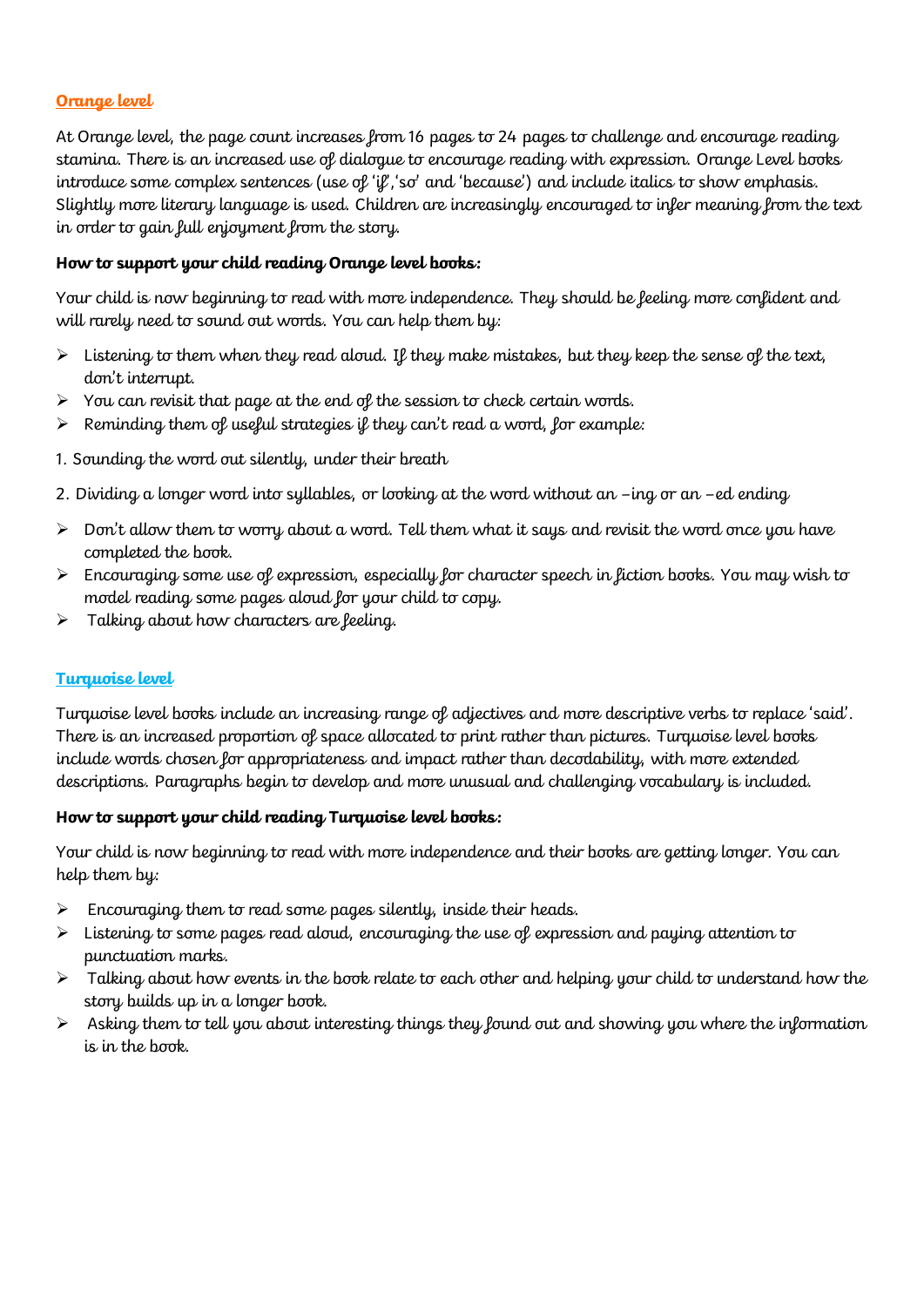## **Purple level**

Purple level books include an increased proportion of longer sentences, with a more challenging vocabulary. Some Purple books have short chapters to challenge and encourage reading stamina. Purple level books include longer and more complex sentences with the inclusion of complex (i.e. 'when') and simple (i.e. 'and') connectives. Story features such as plot, character and setting are developed in more detail, and the text in the non-fiction books is presented in a variety of ways.

## **How to support your child reading Purple level books:**

Your child is now beginning to read with more independence and their books are getting longer. You can help them by:

- $\triangleright$  Encouraging them to read some pages silently, inside their heads.
- $\triangleright$  Listening to some pages read aloud, encouraging the use of expression and paying attention to punctuation marks.
- $\triangleright$  Talking about how events in the book relate to each other and helping your child to understand how the story builds up in a longer book.
- $\triangleright$  Asking them to tell you about interesting things they found out and showing you where the information is in the book.

#### **Gold level**

Gold level books include more sophisticated and challenging vocabulary, including word play and the introduction of figurative language. Some Gold books have longer chapters for more sustained reading.

Children reading at this level are confident independent readers who can tackle increasingly complex language, story structures and text layout.

#### **How to support your child reading Gold level books:**

Your child is now reading longer books with fewer illustrations, so they continue to need your help to ensure they are getting the full meaning and enjoyment from the text. They may prefer to read one chapter or section at a time, rather than reading the whole book in one session.

#### **You can support them by:**

- $\triangleright$  Asking them to read some pages of the book aloud to you so that you can enjoy hearing them reading with expression and pace.
- $\triangleright$  Asking them to find parts of the text which describe a character or place and talking about the words used in the description.
- $\triangleright$  Asking for regular updates as to what is happening in the book, so that you know how the different chapters or sections link.
- $\triangleright$  Talking about how much they enjoy a book, or a type of book.
- $\triangleright$  Encourage them to look for more books of the type they enjoy.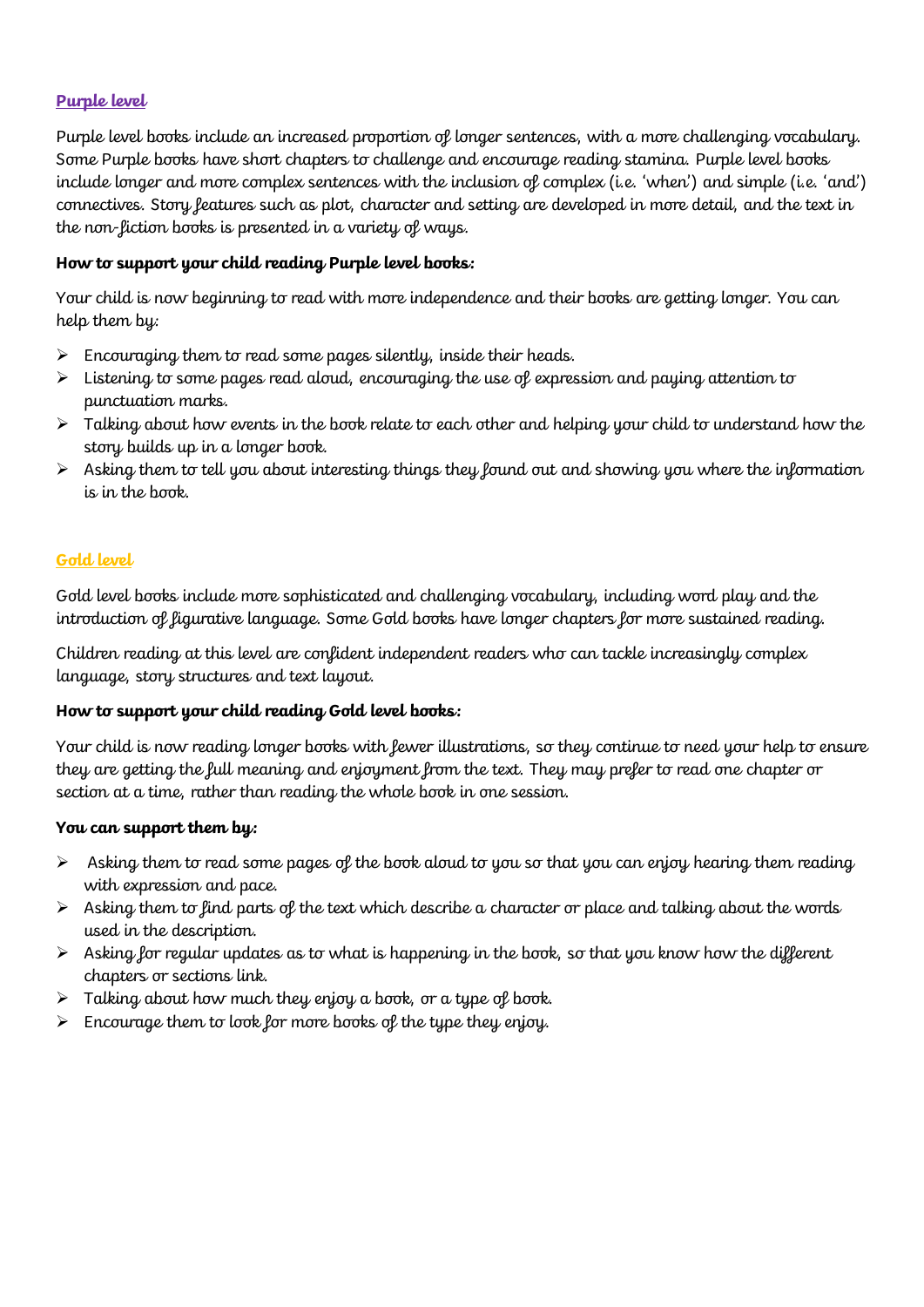#### **White level**

In White level books there is a more sophisticated use of narrative voice. Clauses in longer sentences are separated by commas to encourage developing intonation. Some books have longer chapters for more sustained reading. The stories included at White level encourage children to empathise with the characters and consider why they behave as they do, and how they change during the course of the story. The nonfiction books are divided into sections that require more sustained reading and there is increased challenge in the layout of the information.

## **How to support your child reading White level books:**

Your child is now reading longer books with fewer illustrations, so they continue to need your help to ensure they are getting the full meaning and enjoyment from the text. They may prefer to read one chapter or section at a time, rather than reading the whole book in one session.

#### **You can support them by:**

- $\triangleright$  Asking them to read some pages of the book aloud to you so that you can enjoy hearing them reading with expression and pace.
- $\triangleright$  Asking them to find parts of the text which describe a character or place and talking about the words used in the description.
- $\triangleright$  Asking for regular updates as to what is happening in the book, so that you know how the different chapters or sections link.
- $\triangleright$  Talking about how much they enjoy a book, or a type of book.
- Encourage them to look for more books of the type they enjoy.

## **Lime level**

Lime level books include a widening range of writing styles and an increased variation in sentence structure, including –ing clauses and longer sentences with more than two clauses. Children reading at Lime level are able to interpret more sophisticated word plays and puns. The narrator's voice in a fiction story may be distinguished from the characters' voice through figurative, idiomatic and literary language. The story is often told through dialogue and action to 'show' instead of 'tell' as the plot develops.

## **How to support your child reading Lime level books:**

Although your child is now taking off as a reader, it is still important that you read with them and talk to them about their reading. This reassures them that their reading is still important to you, as well as giving you an opportunity to share an enjoyment of books.

#### **You can still help them by:**

- $\triangleright$  Asking them to read aloud some parts of the text which they particularly enjoy. This may include action or description. Talk about how the writer made those parts so enjoyable.
- Talking about how characters develop or how they react to different people, places or events.
- $\triangleright$  Reading the book yourself so that you can talk together about the smaller details of the book.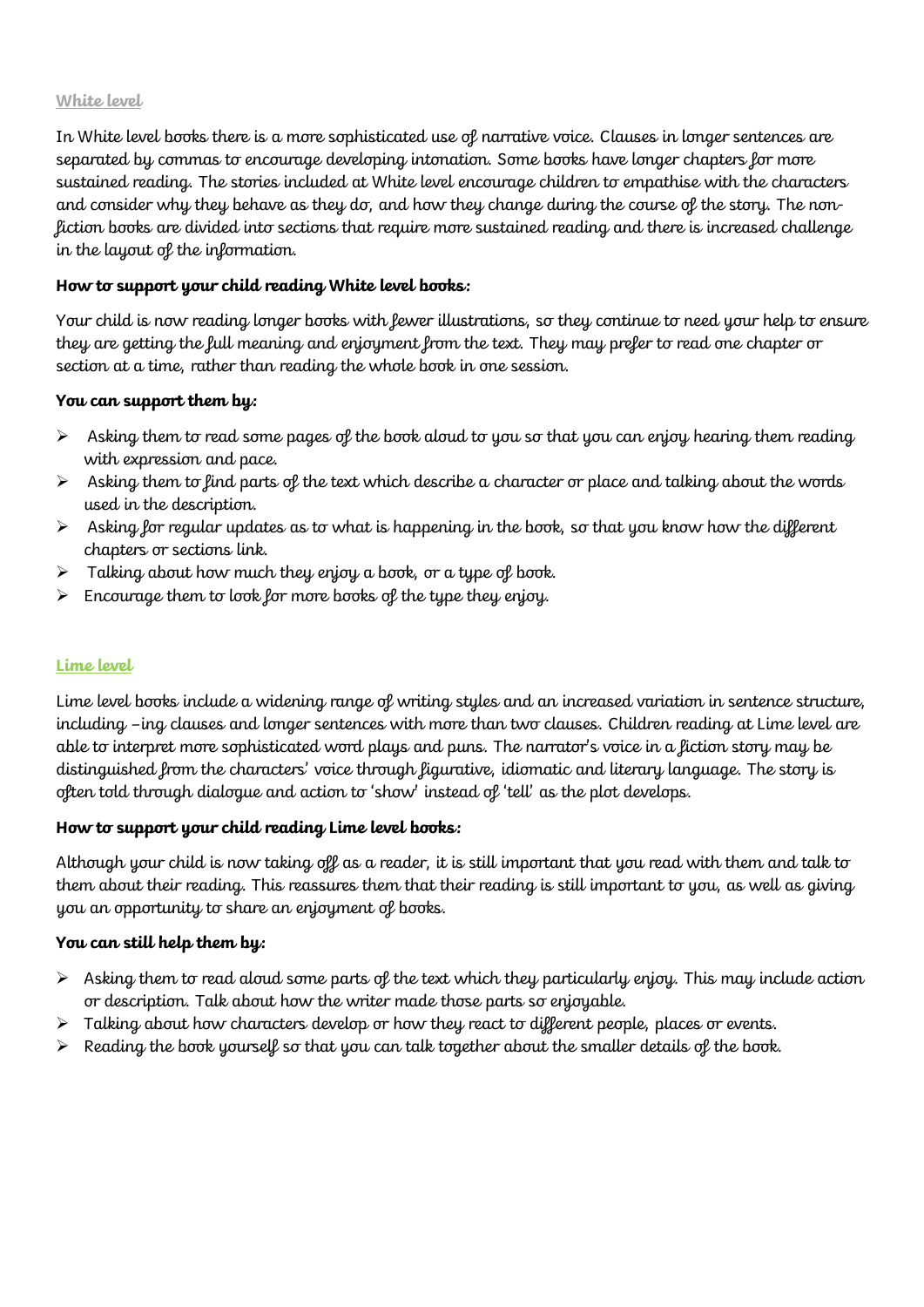## **Brown level**

Children reading at Brown level at this level, they should be able to:

- $\triangleright$  interpret more sophisticated word-play and puns
- $\triangleright$  distinguish the narrator's voice in a fiction story from the characters' voices through figurative, idiomatic and literary language
- $\triangleright$  understand a story that is told through dialogue and action to 'show' instead of 'tell' the plot

## **How to support your child reading Brown level books:**

Your child may well not want to read aloud to you anymore because they probably enjoy silent reading more. This is fine as long as you child continues to read actively and not just pass their eyes over the words.

## **You can help them by:**

- $\triangleright$  Continuing to make a time available for regular quiet reading sessions, and reading your book while your child reads.
- $\triangleright$  Establishing an expectation of a conversation at the end of each reading session: can they tell you what's happening in their book?
- $\triangleright$  Ask questions which make your child go back to the book to find answers. Support your child as they develop skills in skimming and scanning to find the information to answer your question.
- $\triangleright$  Continuing to read aloud to your child at bedtime. This shows them the importance you place on reading as well as developing their language, vocabulary and love of story.

#### **Grey level**

Children reading at Grey level are able to interpret more sophisticated word-play and puns. At this level, they should be able to:

- explain a character's motivations
- discuss the points of view of the character and the narrator
- $\triangleright$  better understand a range of narration styles

#### **How to support your child reading Grey level books:**

Your child may well not want to read aloud to you anymore because they probably enjoy silent reading more. This is fine as long as you child continues to read actively and not just pass their eyes over the words.

#### **You can help them by:**

- $\triangleright$  Continuing to make a time available for regular quiet reading sessions, and reading your book while your child reads.
- $\triangleright$  Establishing an expectation of a conversation at the end of each reading session: can they tell you what's happening in their book?
- $\triangleright$  Ask questions which make your child go back to the book to find answers. Support your child as they develop skills in skimming and scanning to find the information to answer your question.
- $\triangleright$  Continuing to read aloud to your child at bedtime. This shows them the importance you place on reading as well as developing their language, vocabulary and love of story.